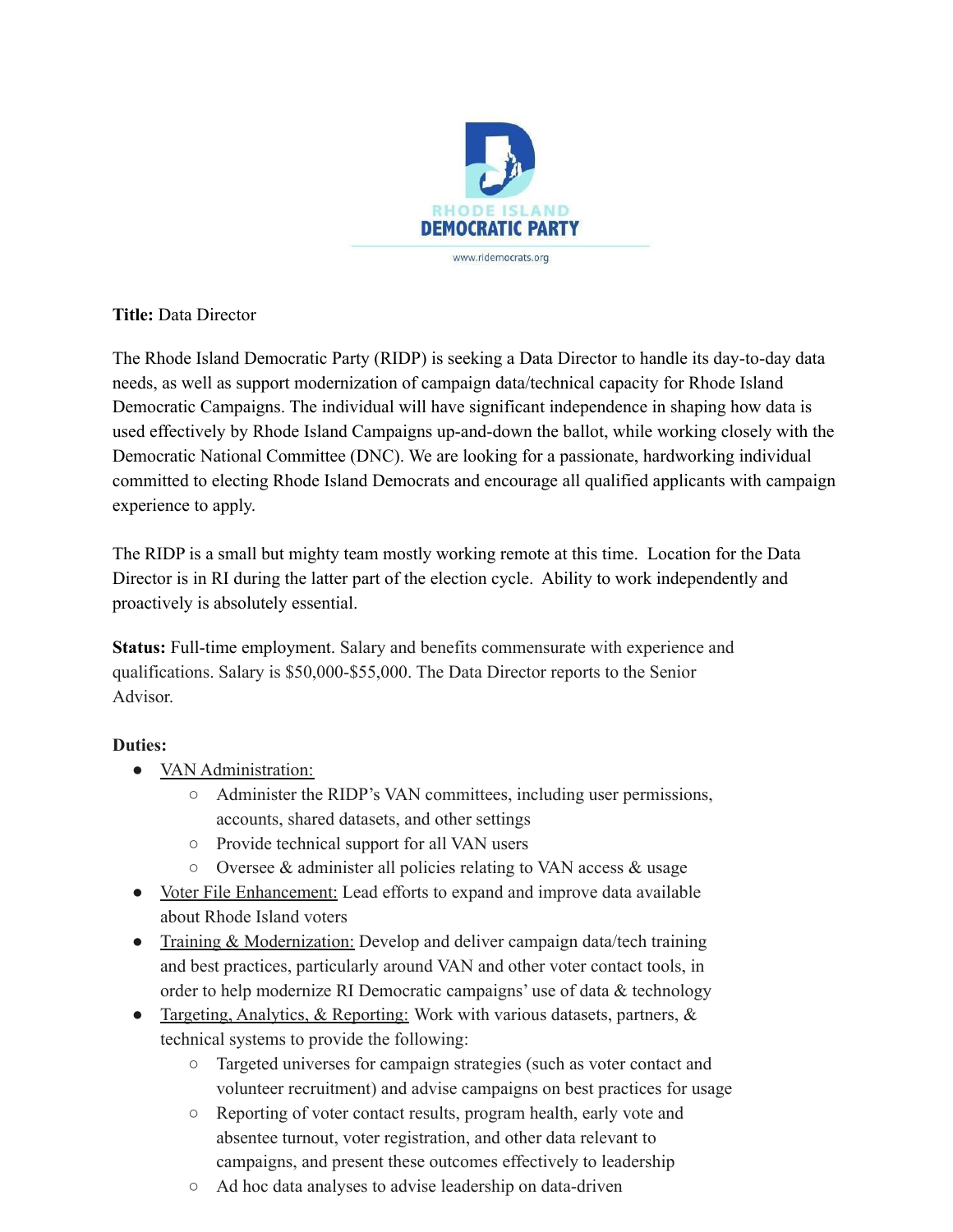political/campaign insights

● Data Management: Build workflows to streamline internal reporting, data, & operational tasks - including working with the DNC and the Secretary of State's office to ensure timely and accurate updates of the voter file, early/mail vote data, and polling locations